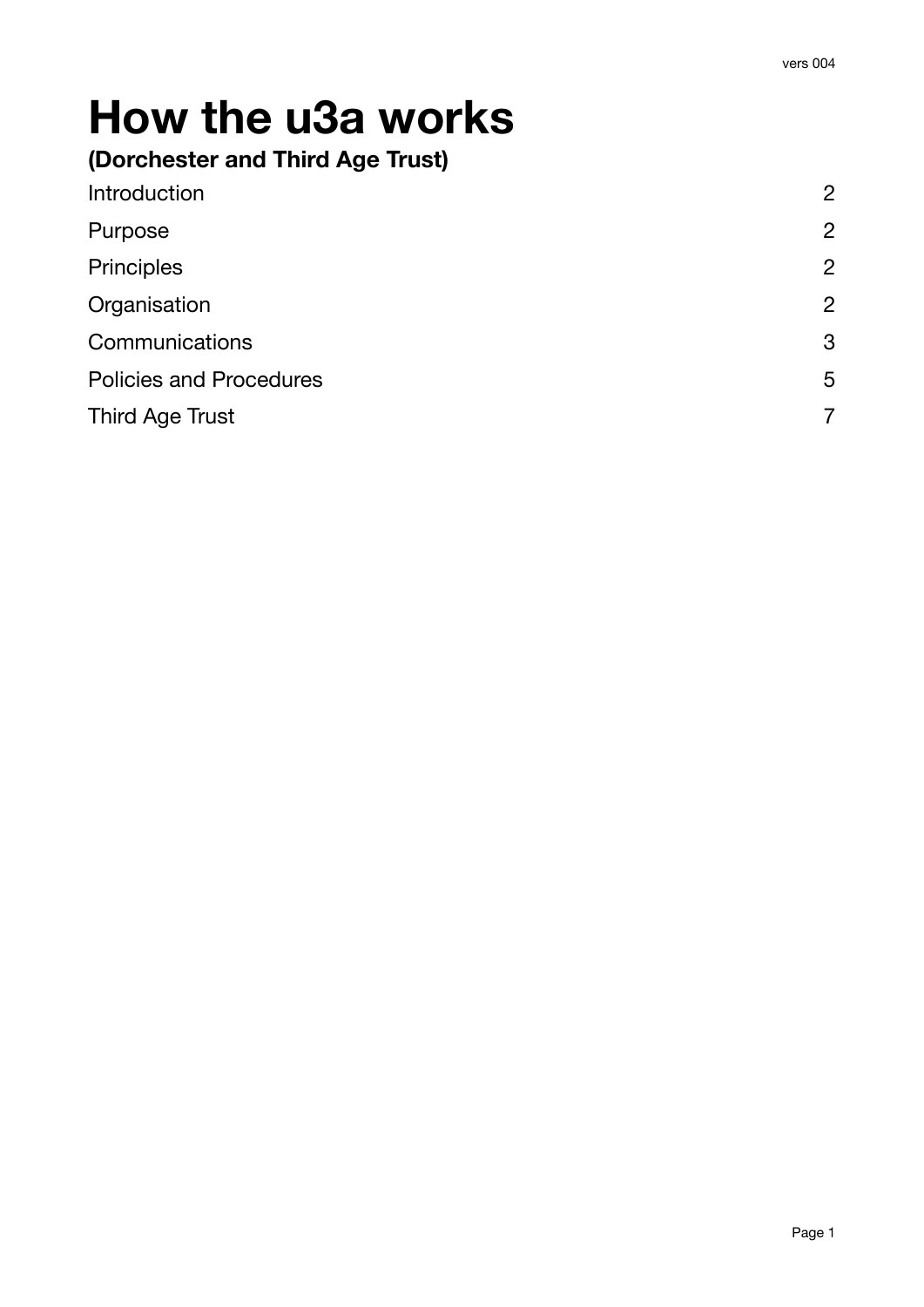# <span id="page-1-0"></span>**Introduction**

This document provides an outline of how the Dorchester u3a operates and also a brief introduction to the Third Age Trust. More details can be found in the other documents listed below:

- Group Leader Checklists: A set of checklists to help Group Leaders perform their role.
- The Group Leader Reference: A description of the role together with advice and guidance.
- Dates and Rates: The current year's event dates, subscription charges and expense limits.
- Venues: information about meeting rooms being used by our groups.

"Dates and Rates" is included in every newsletter as well as being a web page. All other documents are available on the website for viewing, downloading and printing, or can be requested from Groups Coordinator as paper documents.

# <span id="page-1-1"></span>**Purpose**

The purpose of Dorchester and District u3a is to provide lifelong learning through self-help interest groups covering topics and activities as chosen by our members. Our groups provide a wide range of opportunities for members explore new ideas, skills and activities together.

# <span id="page-1-2"></span>**Principles**

The Dorchester u3a principles are the Principles of the Third Age Trust.

The u3a movement is non-religious and non-political and has three main principles:

#### **1. The Third Age Principle**

- Membership of a u3a is open to all in their third age, which is defined not by a particular age but by a period in life in which full time employment has ceased.
- Members promote the values of lifelong learning and the positive attributes of belonging to a u3a.
- Members should do all they can to ensure that people wanting to join a u3a can do so.

#### **2. The Self-help Learning Principle**

- Members form interest groups covering as wide a range of topics and activities as they desire; by the members, for the members.
- No qualifications are sought or offered. Learning is for its own sake, with enjoyment being the prime motive, not qualifications or awards.
- There is no distinction between the learners and the teachers; they are all u3a members.

#### **3. The Mutual Aid Principle**

- Each u3a is a mutual aid organisation, operationally independent but a member of The Third Age Trust, which requires adherence to the guiding principles of the u3a movement.
- No payments are made to members for services rendered to any u3a.
- Each u3a is self-funded with membership subscriptions and costs kept as low as possible.
- Outside financial assistance should only be sought if it does not imperil the integrity of the u3a movement.

# <span id="page-1-3"></span>**Organisation**

The Third Age Trust, u3a's national body, provides advice on structure and roles. As an affiliate of the Third Age Trust, Dorchester u3a must abide by its terms and conditions. Dorchester u3a organisation is based on this advice and guidance as well as its constitution (see Constitution page).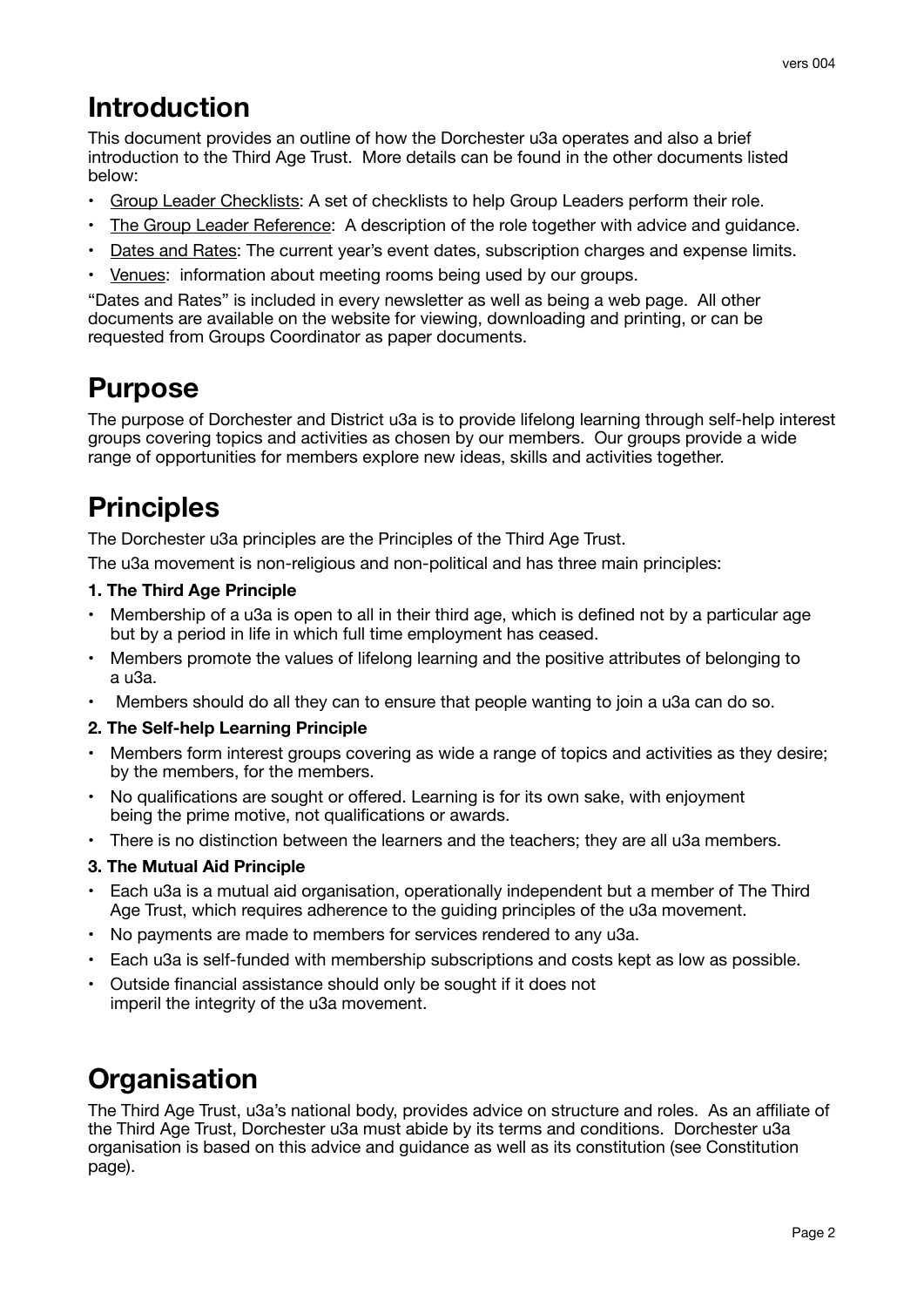# **Groups**

We are organised primarily by interest group. Each of our activities and topics has a group organised by a group leader (or contact). The shape and size of a group depends on the type of activity. Groups may choose to have a deputy group leader and other roles where helpful. Any Dorchester u3a member may join a group as long as the group isn't full. The group leader decides on maximum numbers for the group and will keep a waiting list if full. Where we have a waiting list, the Groups Coordinator will take action to start a new group.

New groups are formed when there is interest from members in an activity or topic and there is a volunteer willing to take the group leader role.

The primary link between group leaders and the committee is via the Group Coordinator.

## **Committee**

We have a committee to help keep the u3a running effectively. The roles and names of committee members are show on the website contacts page and in the newsletter.

The committee is responsible for the overall governance, strategic direction, financial stability, administration and sustainability of Dorchester u3a, and upholding the u3a guiding principles. The committee responsibility includes:

- Ensuring the u3a has maximum impact for its members.
- Making sure new members are welcomed and supported and understand the ethos and selfhelp nature of the organisation
- Establishing all possible methods to achieve the best level of communication possible between the committee and the members.
- Providing support to groups; initiating new groups where there is demand and a volunteer willing and able to be group leader.
- Deciding on the use of funds and ensuring financial transparency.
- Liaison with National and regional u3a organisations

The committee generally meets monthly.

# **AGM**

The Annual General Meeting is the one formal meeting of the year to which all members are invited. The purpose of the AGM is to:

- Keep members informed
- Give members a voice
- Enable committee elections to take place
- Enable acceptance of the annual report and accounts.

Any decision requiring a vote of members rather than committee members is covered by the AGM (or interim Special General Meeting). Any member may submit resolutions (proposed and seconded) for discussion at the AGM.

# <span id="page-2-0"></span>**Communications**

Since members of Dorchester u3a have the full range of communications preferences, we use a variety of methods to achieve the best level of communication possible.

### **Newsletter**

The foundation of our member communications is a newsletter, published three times per year, printed and delivered to all members. As well as news of interest, event and group announcements, the newsletter contains the full list of groups, group leader contact information, the committee and their contact information. This ensures all members especially those who do not use the internet have a full set of contact information, including for G/Ls and committee members who prefer not to have telephone numbers on our website.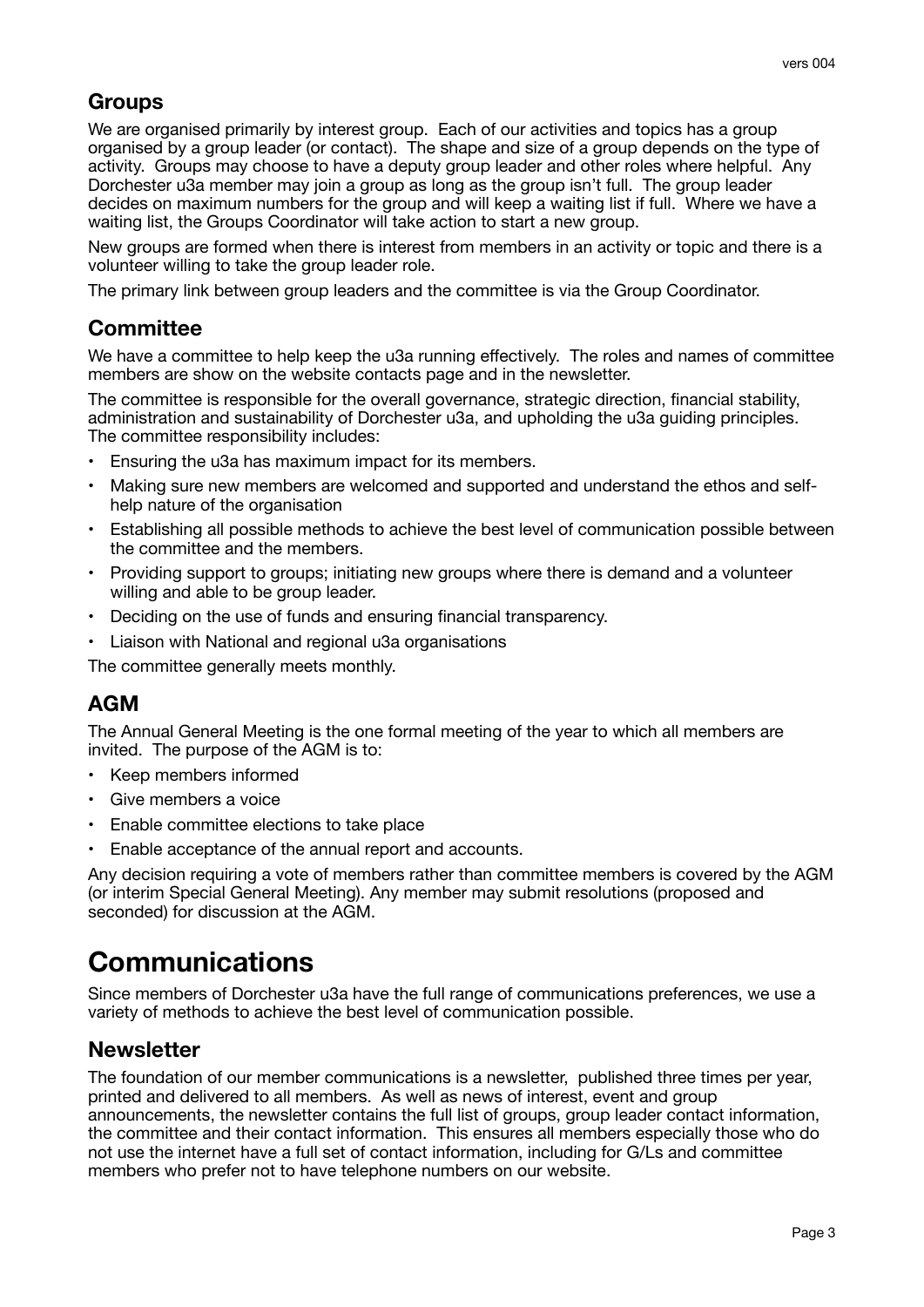# **First Monday Meeting**

While this monthly meeting is a chance to listen to a talk, review the hobbies display and socialise with other members, it is also an opportunity to meet committee members, learn about group activities and hear announcements. About 40% of members attend at least one Monthly Meeting per year.

### **Members' Update email**

In between newsletters, we send out updates to all members who have provided us with an email address. The update email allows us to provide timely information, but we need to remember that not all members receive the update.

## **Website**

The Dorchester u3a website allows us to provide members with more information than can reasonably be published in the newsletter or Members' Update emails, as well providing availability of specific information being up to date. All groups are able to show current information in their own web page. Common "How To" questions are answered, and the vast majority of group leaders have an email address, telephone number or both on the website.

### **Group communications**

In keeping with every group being organised appropriate to its activity, groups communicate with their members however it works for the group. Many use email. Others use telephone or a mixture.

### **Group Leader meetings**

We hold group leader meetings three times per year to keep them up to date on guidance and resources available from the national u3a and to provide an opportunity for group leaders to share ideas and problems.

# **Annual General Meeting**

The AGM, outlined on our organisation page, triggers us to send out annual reports and accounts plus any papers supporting proposals and elections in order that members are able to review prior to the meeting.

### **Feedback and Input from Members**

The u3a is a self help organisation run entirely for the benefit of members and hence we rely on having good input and feedback from members. In most cases members will have an informal conversation or send an email message but more formal channels are also available.

#### **Communications with the Committee**

To check which committee member to send feedback or answer questions, refer to the contact page, which has an overview of the topics they each cover.

A selection of committee members always attend the Monthly Meeting and even if the "right" committee member isn't there, one of the others will be happy to take input on their behalf.

If you would like to raise an item to be discussed in a committee meeting, please send this to the Secretary.

### **Communication with Group Leaders**

Groups have by their nature regular contact and discussions with their members. If you have a topic which is not related to a specific topic, then please contact the Group Coordinator.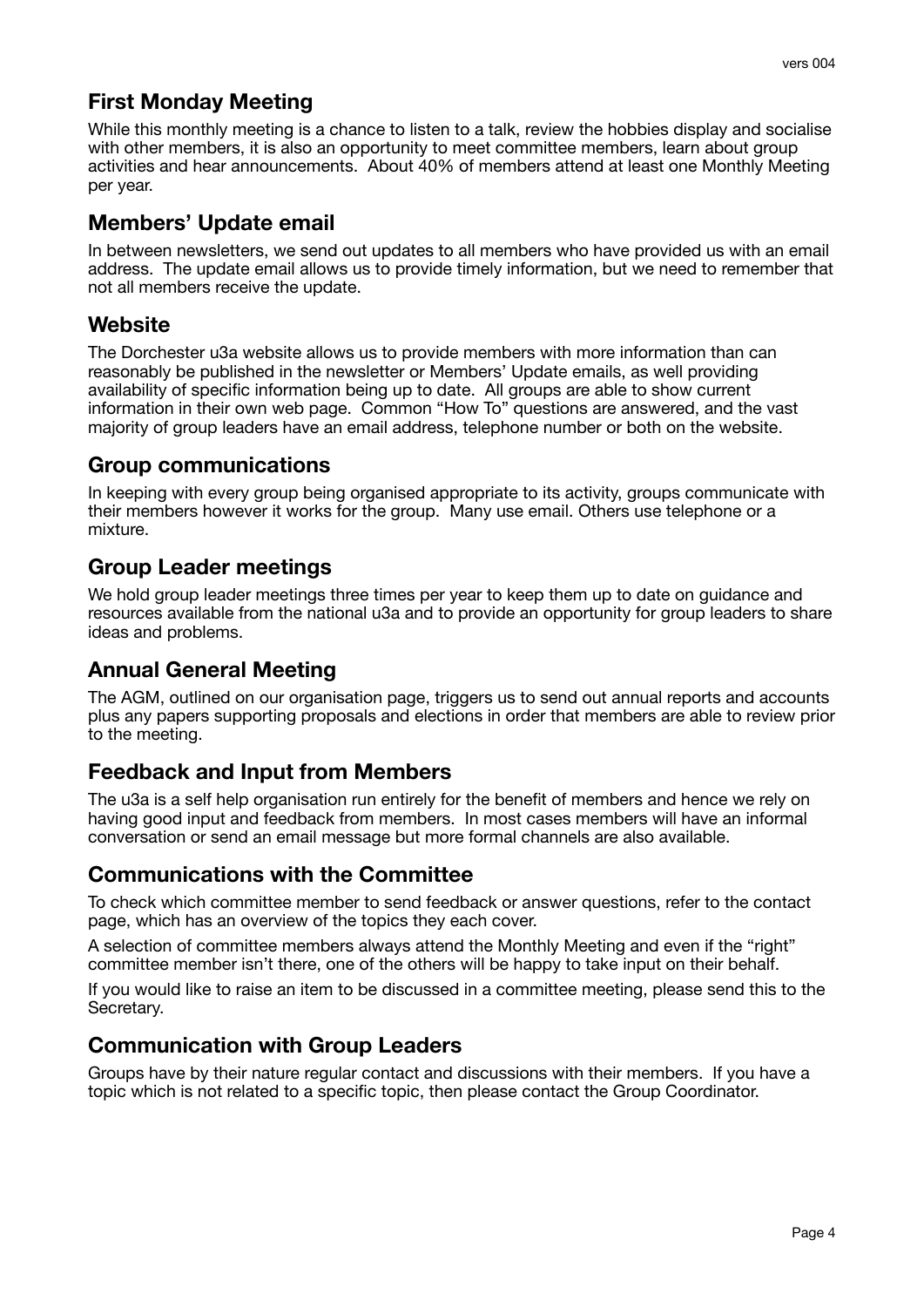# <span id="page-4-0"></span>**Policies and Procedures**

Most of our policies derive from the terms of Membership of the Third Age Trust which can be found on the Trust website (Terms of Membership of the Third Age Trust - u3a-KMS-DOC-026).

## **Financial Matters**

All financial arrangements must be overseen by the Treasurer on behalf of the committee.

The rules and procedures for financial matters are as recommended by the Third Age Trust and are, in general, to ensure compliance with being a charity and u3a's insurance policies. (see <https://www.u3a.org.uk/advice/financial-matters/512-financial-matters-u3a-kms-doc-033>for detailed information)

# **Venue Hire**

Meeting rooms hired for group meetings and other events must be paid for through the u3a bank account.

# **Discounts**

We are not allowed to provide a discount or free place to any member. The value of any free places for an event should be shared amongst all participants to the event.

# **Day Trips, Study Groups and Holidays**

See Group Leader Reference for policy and procedures. Note that if we are about to run, or wish to run, more than 10 trips (longer than day trips) a year, then we are likely to need to comply with the Package Travel and Linked Travel Arrangements Regulations 2018, and should contact National Office for further advice.

# **GDPR / data privacy**

As Dorchester u3a, the Membership Secretary collects and holds personal needed for membership purposes including:

- A member's name.
- Postal address.
- Telephone number(s).
- Email address.
- Gift aid information.

This information is only shared as required for the u3a operation, for example all Group Leaders receive a current list of member names and telephone numbers in order to validate membership and for contact purposes.

In addition for analysis and planning, we hold information on which groups members join and attendance at First Monday meetings.

A specific group can decide to hold additional information to support its activities. This is, of course, as agreed by the group members.

Note that photographs constitute personal data and consent will need to be obtained for both taking and displaying photographs of the membership.

We have completed a legitimate interest assessment (LIA), which is held by the Secretary. The assessment sets out how Dorchester u3a meets the requirements of legitimate interest as a lawful basis for holding information.

Whenever we (including groups) wish to ask members for additional information, we need to consider what information we are asking members to provide and why. As long as the we can substantiate the basis for gathering the information and members are aware of the reasons why the information is needed then this will meet the requirements of GDPR.

The full data protection and privacy policies can be found on our website or obtained from the Secretary.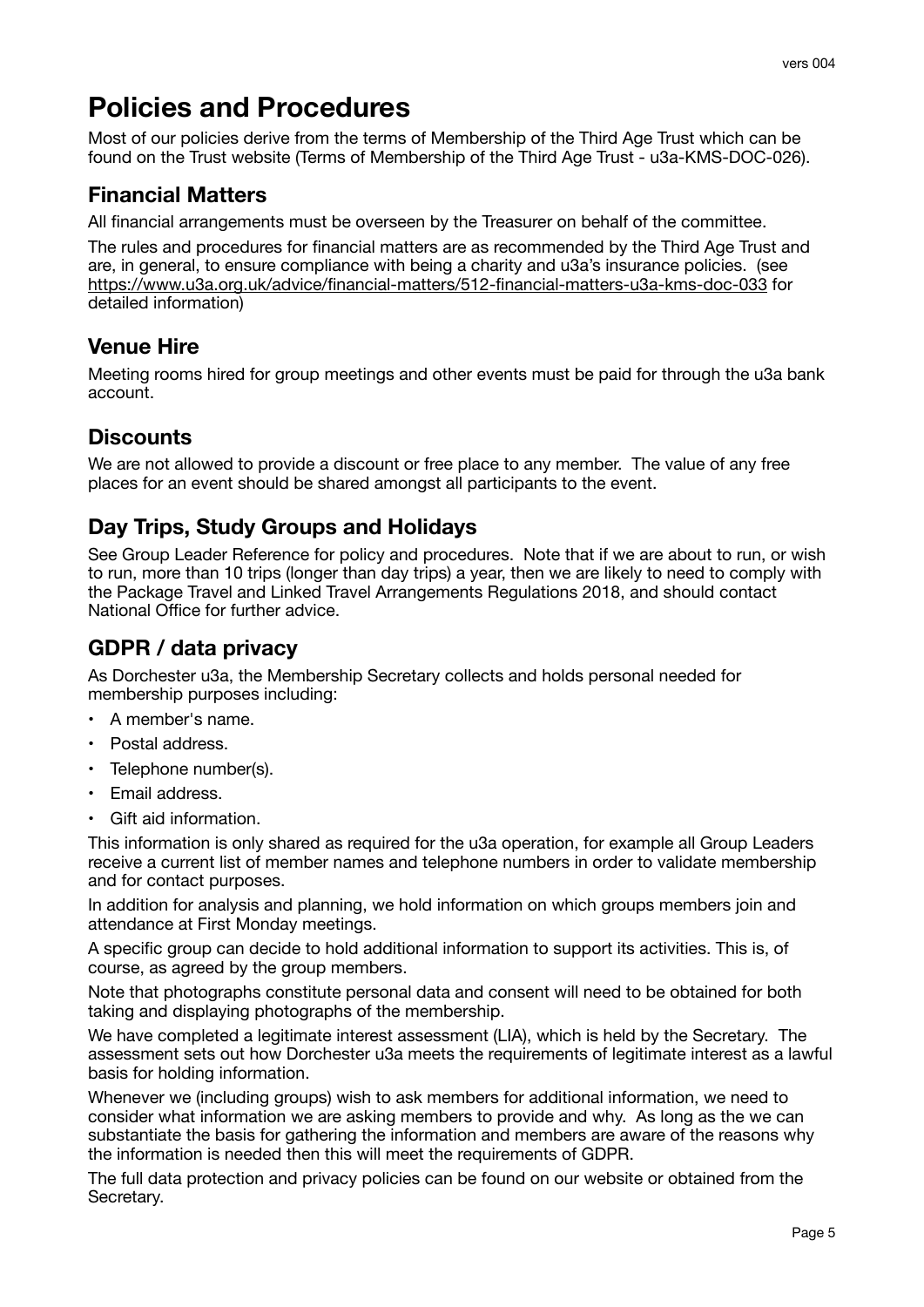The Third Age Trust provides guidance on GDPR compliance in its document: Data Protection u3a-KMS-DOC-053.

# **Copyright compliance**

Dorchester u3a buys a CLA license each year running from 1st August to 31st July. This allows us to copy up to 5% or one chapter/article from eligible books, journals and magazines per licence year and per course or group. What is covered can be checked by entering an ISBN into the Check Permissions tool on the CLA website [\(www.cla.co.uk](http://www.cla.co.uk)) and full terms and conditions are also available there. Please note, this license does not allow us to share copies of materials outside of the group or on our website because it is public-facing.

We must ensure proper accreditation of sources on any images, graphics or text, especially those on our website.

#### **PRS License**

The Third Age Trust has a PPL licence for music use for u3as across all venues. This ensures that all recorded music used by u3as is licensed by PPL and eliminates the need to investigate whether the licences held by the venues (if any) are suitable to cover music used by u3as.